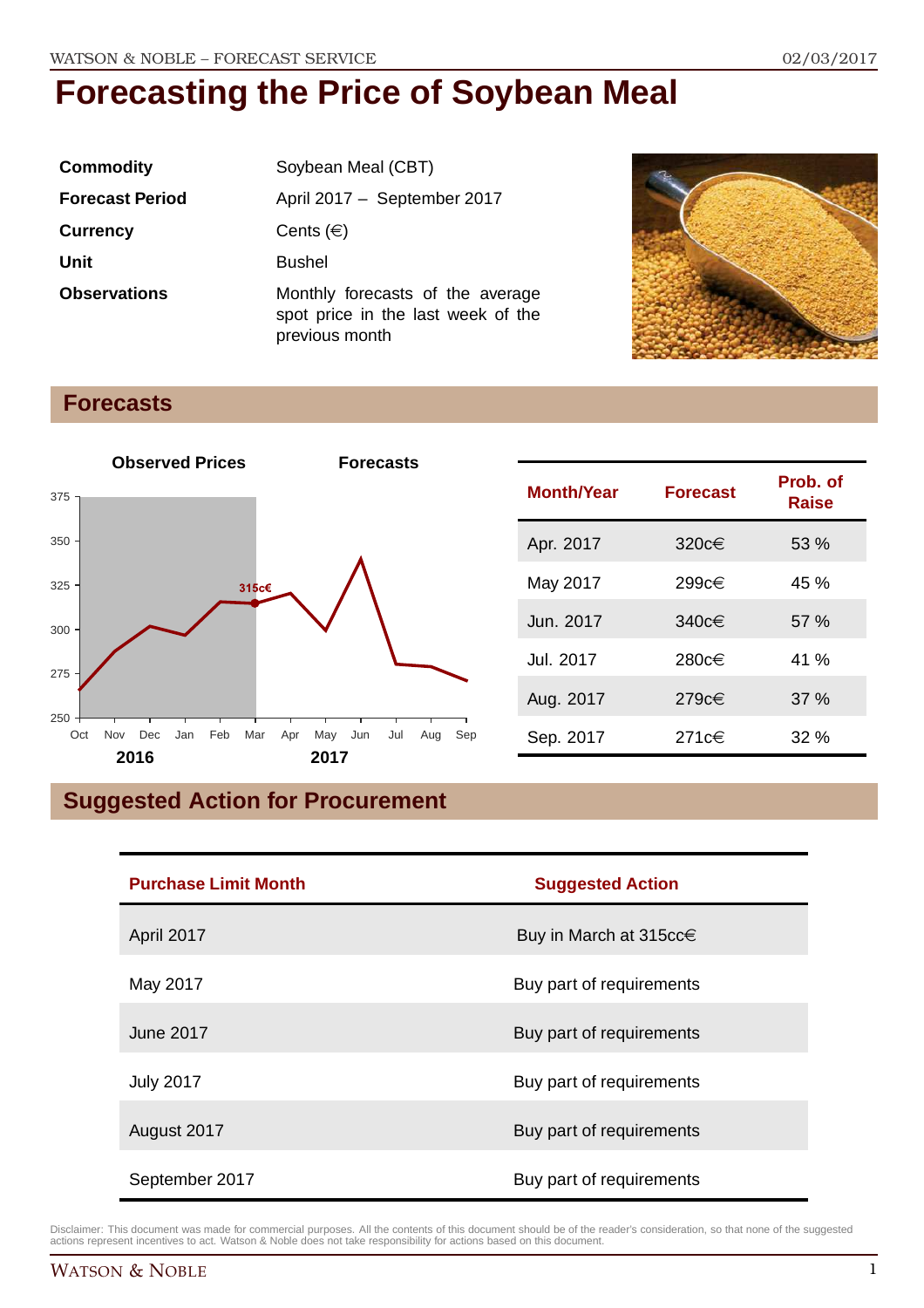## **Impact Analysis: One Month Forecast**



Our algorithm forecasts a higher price of Soybean Meal in one month: it is expectable that the price increases 1.81% from 315c€ to 320c€ until the beginning of April.

# **Indices of Factors**



### **Interpretation**

- **Decrease of Supply**: Positive pressure of the Supply index
- **Increase of Demand**: Positive pressure of the Demand index
- **Positive pressure of the index of Soybean Meal**
- Slightly positive pressure of the index of variables representing the market upstream
- **Positive pressure of the index of variables represent**ing the market downstream
- **•** Positive pressure of the financial index
- **Positive pressure of other commodities and other fac**tors
- Focus on Mexico, US, and Germany

### **Impact per Country**

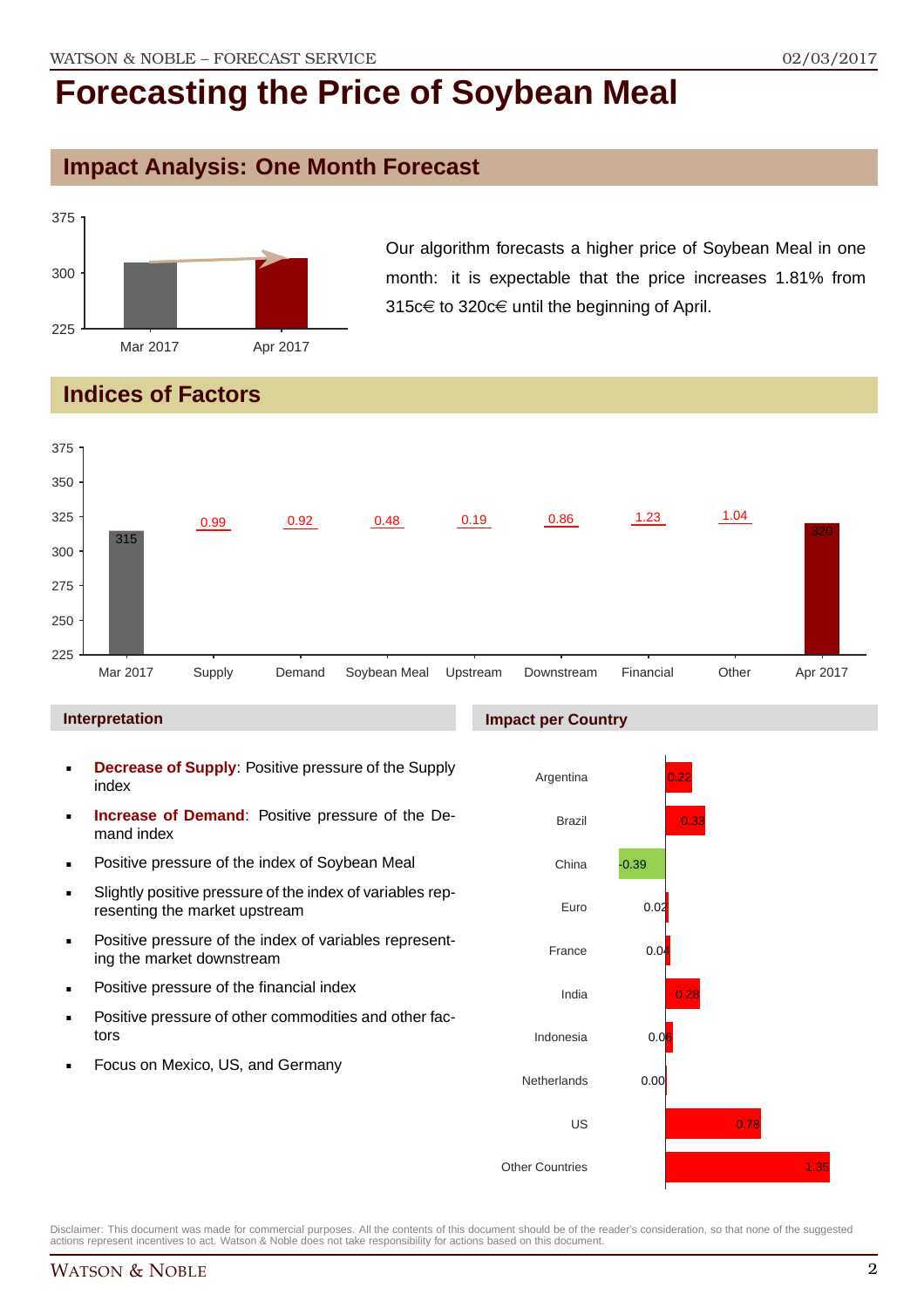### **Impact Analysis: Two Months Forecast**



Our algorithm forecasts a lower price of Soybean Meal in two months: it is expectable that the price decreases 4.83% from 315c€ to 299c€ until the beginning of May.

## **Indices of Factors**



### **Interpretation**

- Slight increase of Supply: Negative pressure of the Supply index
- **Decrease of Demand**: Negative pressure of the Demand index
- **Slightly negative pressure of the index of Sovbean** Meal
- Negative pressure of the index of variables representing the market upstream
- Negative pressure of the index of variables representing the market downstream
- Negative pressure of the financial index
- **Considerably negative pressure of other commodities and other factors**
- Focus on US, Mexico, and Russia

### **Impact per Country**

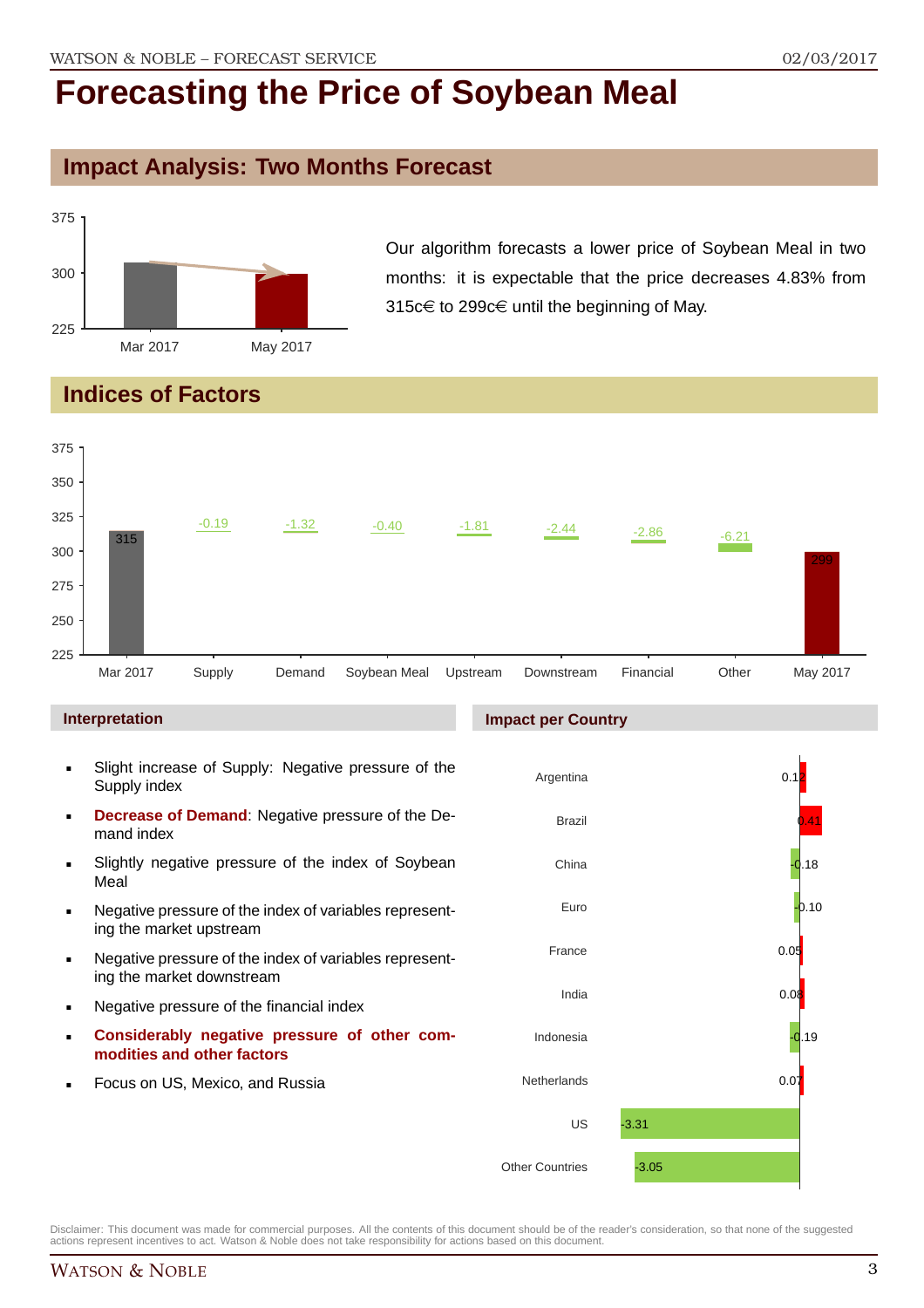## **Impact Analysis: Three Months Forecast**



Our algorithm forecasts a higher price of Soybean Meal in three months: it is expectable that the price increases 7.94% from 315c€ to 340c€ until the beginning of June.

# **Indices of Factors**



### **Interpretation**

- **Decrease of Supply**: Positive pressure of the Supply index
- **Increase of Demand**: Positive pressure of the Demand index
- **Positive pressure of the index of Soybean Meal**
- **Considerably positive pressure of the index of variables representing the market upstream**
- **Considerably positive pressure of the index of variables representing the market downstream**
- **•** Positive pressure of the financial index
- **Negative pressure of other commodities and other** factors
- Focus on Brazil, Russia, and Argentina

### **Impact per Country**

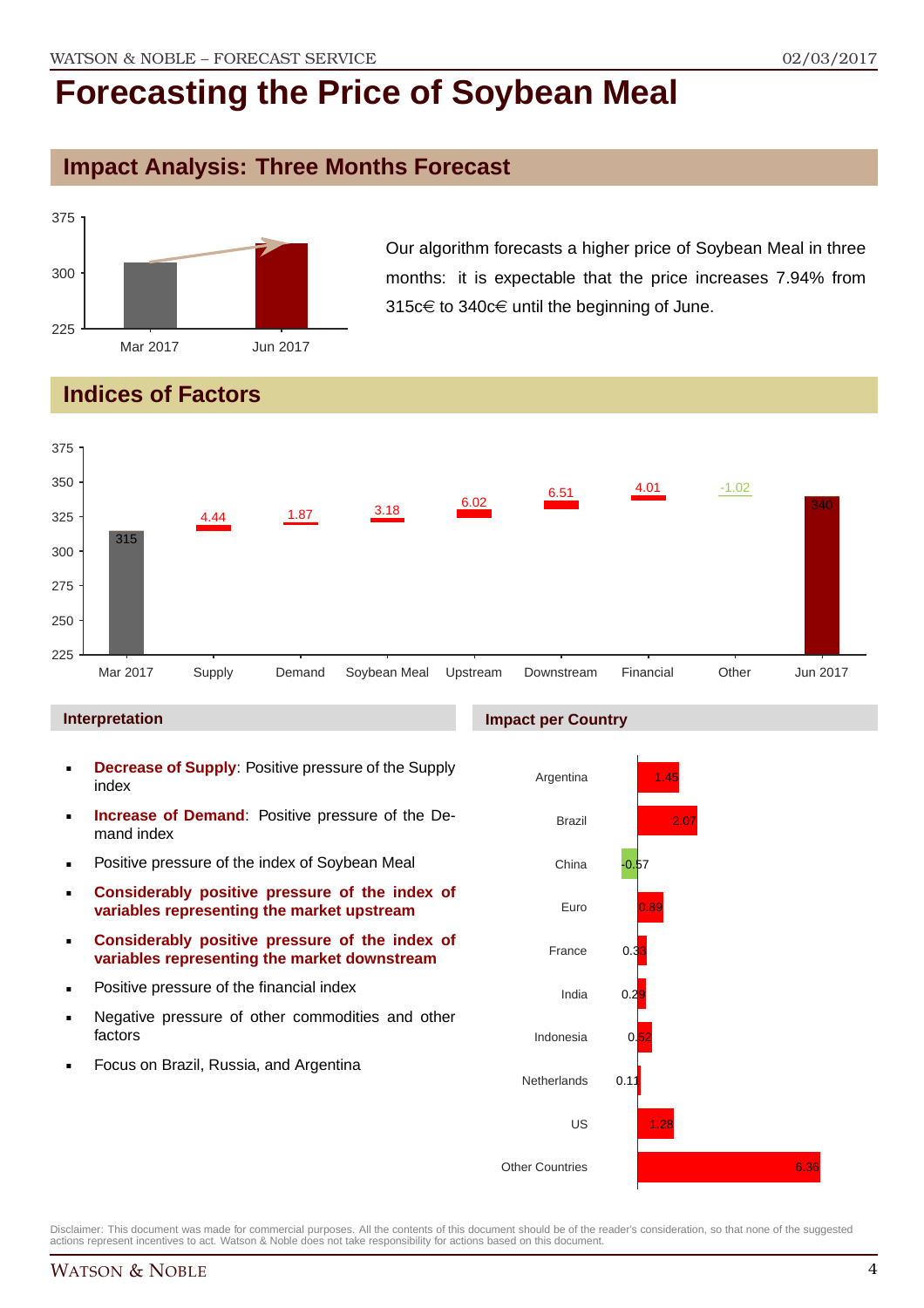## **Impact Analysis: Four Months Forecast**



Our algorithm forecasts a lower price of Soybean Meal in four months: it is expectable that the price decreases 10.89% from 315c€ to 280c€ until the beginning of July.

# **Indices of Factors**



### **Interpretation**

- **Increase of Supply**: Negative pressure of the Supply index
- **Decrease of Demand**: Negative pressure of the Demand index
- **Slightly positive pressure of the index of Soybean** Meal
- Negative pressure of the index of variables representing the market upstream
- Slightly negative pressure of the index of variables representing the market downstream
- **Considerably negative pressure of the financial index**
- **Considerably negative pressure of other commodities and other factors**
- Focus on France, Japan, and Brazil

# **Impact per Country**

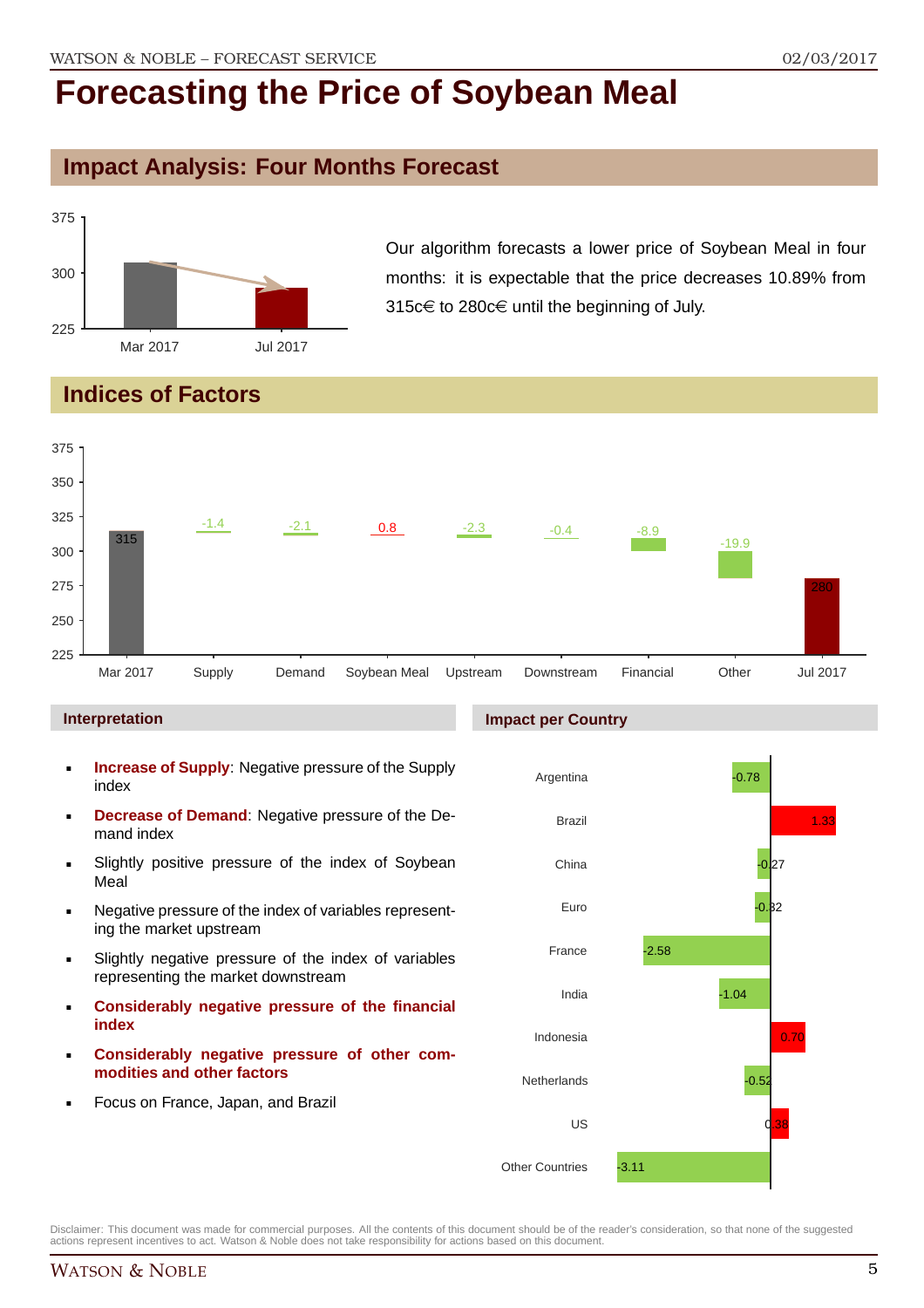## **Impact Analysis: Five Months Forecast**



Our algorithm forecasts a lower price of Soybean Meal in five months: it is expectable that the price decreases 11.34% from 315c€ to 279c€ until the beginning of August.

## **Indices of Factors**



### **Interpretation**

- **Considerable increase of Supply**: Negative pressure of the Supply index
- **Decrease of Demand**: Negative pressure of the Demand index
- **Positive pressure of the index of Soybean Meal**
- **Considerably negative pressure of the index of variables representing the market upstream**
- Negative pressure of the index of variables representing the market downstream
- **Considerably negative pressure of the financial index**
- **Considerably negative pressure of other commodities and other factors**
- Focus on Belgium, Italy, and Germany

### **Impact per Country**

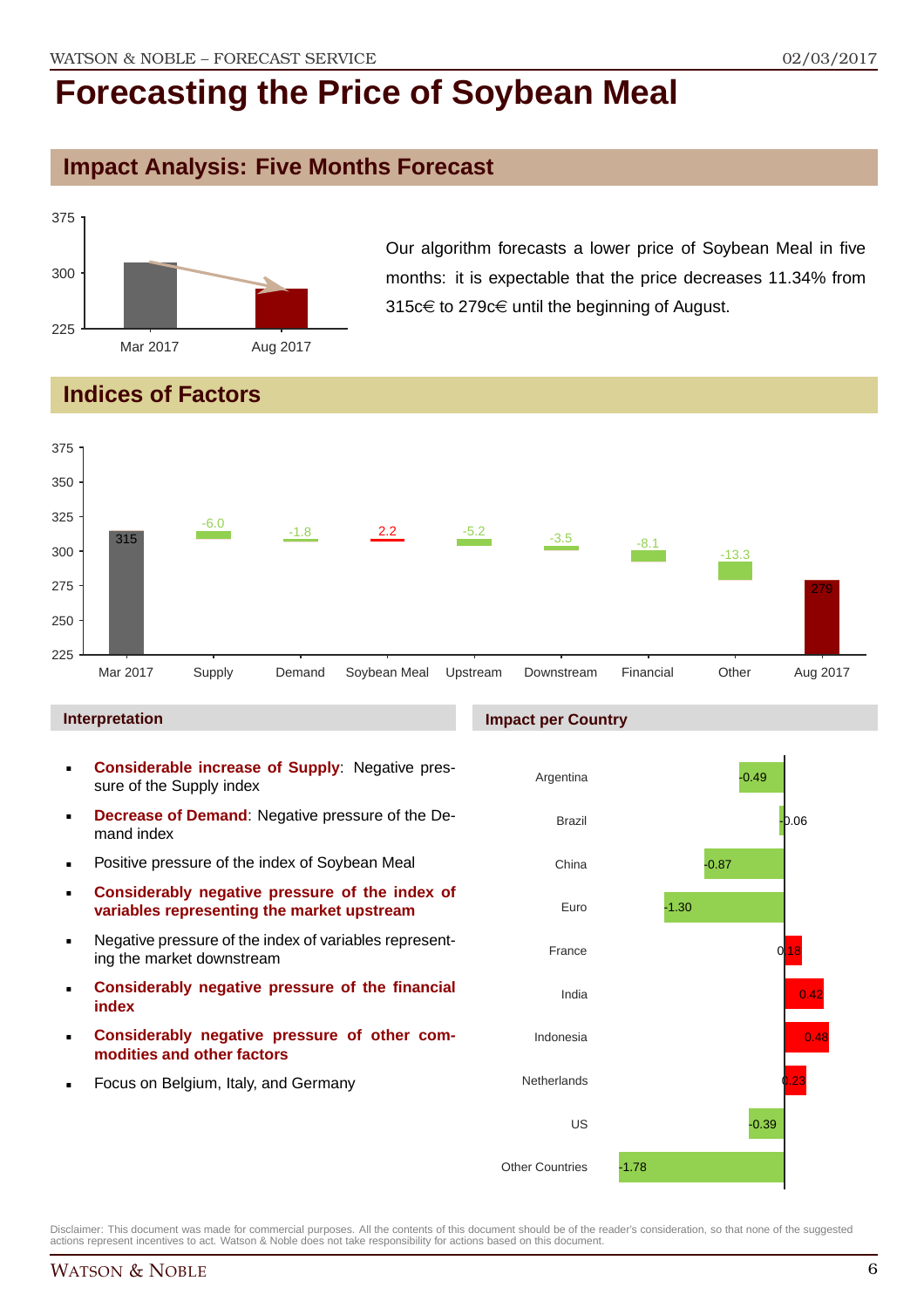## **Impact Analysis: Six Months Forecast**



Our algorithm forecasts a lower price of Soybean Meal in six months: it is expectable that the price decreases 13.82% from 315 $c \in$  to 271 $c \in$  until the beginning of September.

## **Indices of Factors**



### **Interpretation**

- **Increase of Supply**: Negative pressure of the Supply index
- **Decrease of Demand**: Negative pressure of the Demand index
- **Slightly negative pressure of the index of Sovbean** Meal
- **Considerably negative pressure of the index of variables representing the market upstream**
- **Considerably negative pressure of the index of variables representing the market downstream**
- **Considerably negative pressure of the financial index**
- **Considerably negative pressure of other commodities and other factors**
- Focus on US, France, and India

### **Impact per Country**

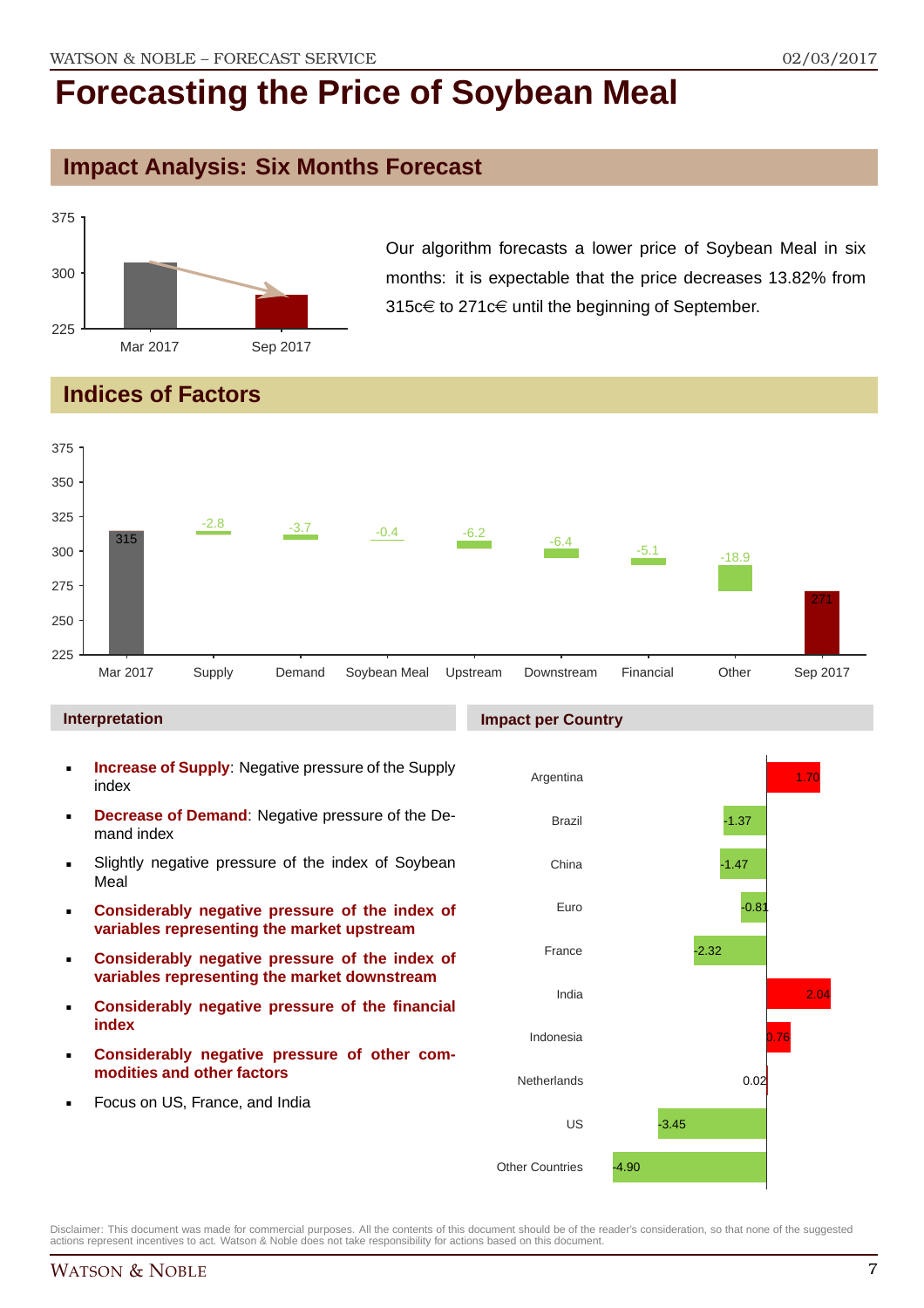# **APPENDIX – Technical Explanation of the Impact Analysis**

In this appendix, we explain the impact analysis of the factors that most contribute for our forecasts.

This Impact Analysis is conducted individually for **each time horizon**, allowing for a distinction between the indices of variables that contribute for our forecasts at short and medium run.

For each time horizon, our analysis has **two components**: first, we present the impact of variables grouped by **indices of factors**; second we present the impact of variables grouped by **indices of countries**.

### **Indices of Factors**

**Indices of factors** are indices of the weighted contributions of the variables grouped in those factors.

**Supply Index**: composed of macroeconomic variables of the producing and exporting countries. It includes variables such as production, exchange rates, inflation, monetary policy, and wages. For example, an increase in wages implies higher production costs which should (in linear, general, and ceteris paribus terms) generate an incentive to increase prices;

**Demand index**: composed of macroeconomic variables of the consuming and importing countries. It includes variables such as production, exchange rates, inflation, monetary policy, and wages. For example, a decrease in a consumer confidence index should (in linear, general, and ceteris paribus terms) increase savings and decrease demand, leading to lower prices;

**Soybean Meal Index**: composed of variables related to Soybean Meal. It includes variables such as the price of Soybean Meal in different regions of the world and exports, imports, and producer prices of Soybean Meal in some countries. For example, an increase in the price of Soybean Meal in other region may imply an increase in the price of Soybean Meal in Europe due to arbitrage movements;

**Upstream index**: composed of variables related to Soybean, Weather, and Fertilizers. It includes variables such as the price and exports, imports, and producer prices of the inputs in some countries. For example, an increase in the price of Fertilizers should (in linear, general, and ceteris paribus terms) generate an increase in the price of Soybean Meal;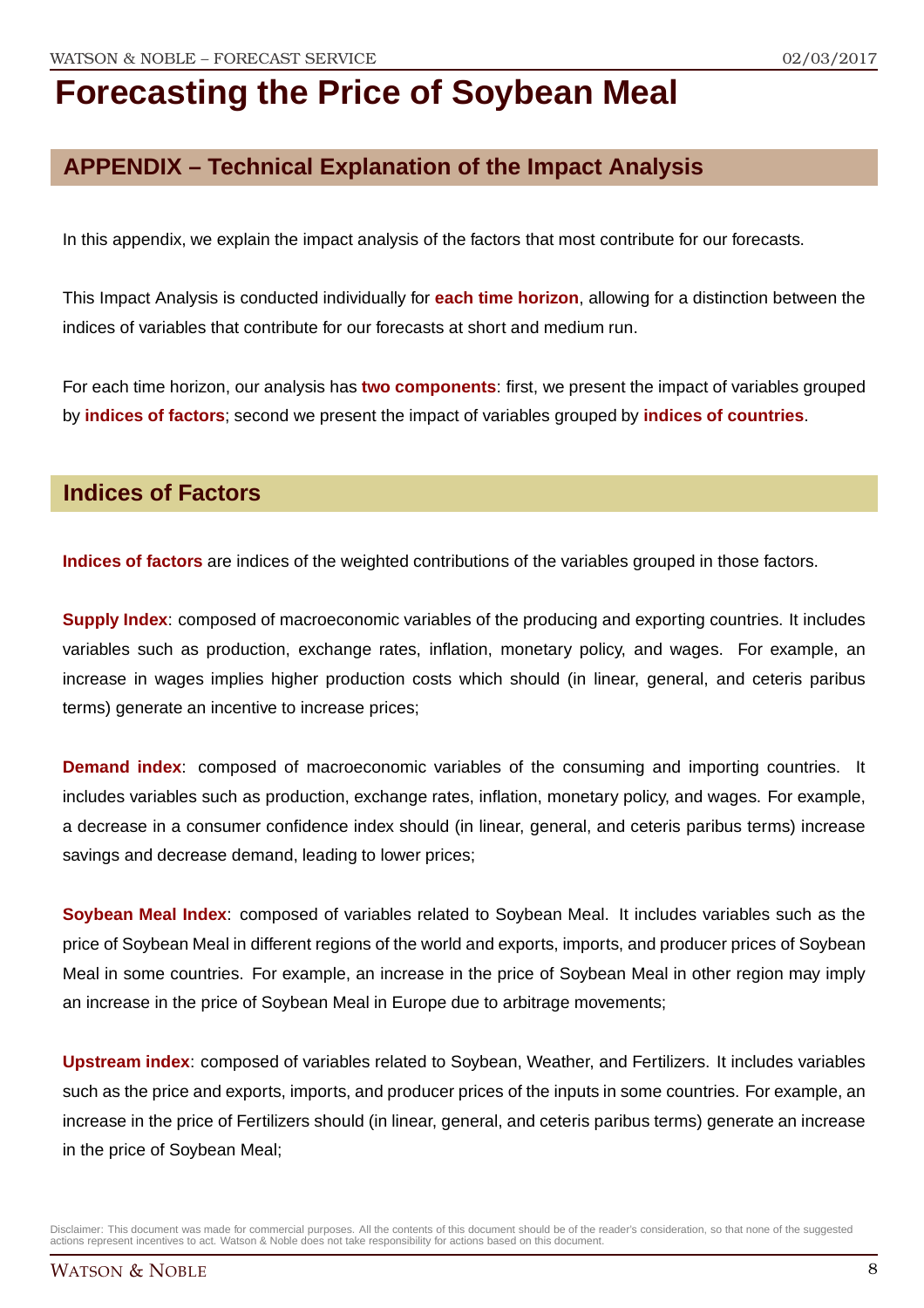## **APPENDIX – Technical Explanation of the Impact Analysis (II)**

**Downstream index**: composed of variables related to the Feed Industry. It includes variables such as the exports, imports, and prices of Pork, Poultry and Beef in some countries. For example, an increase in the demand of Pork should (in linear, general, and ceteris paribus terms) generate an increase in the price of Soybean Meal;

**Financial Variables Index**: composed of financial market variables. It includes the share price of companies that produce Soybean Meal. It also includes financial indices related to this sector. For example, a positive change in the share price of a producer of Soybean Meal should (in linear, general, and ceteris paribus terms) imply an increase in expected profitability of the firm. This may signal an expectation of increase in the price of Soybean Meal;

**Other Variables Index**: composed of variables related to other cereals, such as Corn and Wheat. It includes the price, exports, and imports of these commodities. For example, a positive change in the price of a substitute commodity, should (in linear, general, and ceteris paribus terms) imply an increase of demand of Soybean Meal, and thus, of the price of Soybean Meal.

### **Indices of Countries**

**Indices of Countries**: are indices of the weighted contributions of the macroeconomic variables of each country. The countries we present are the most relevant countries in the production, consumption, and international commerce of Soybean Meal.

## **Interpretation Warning**